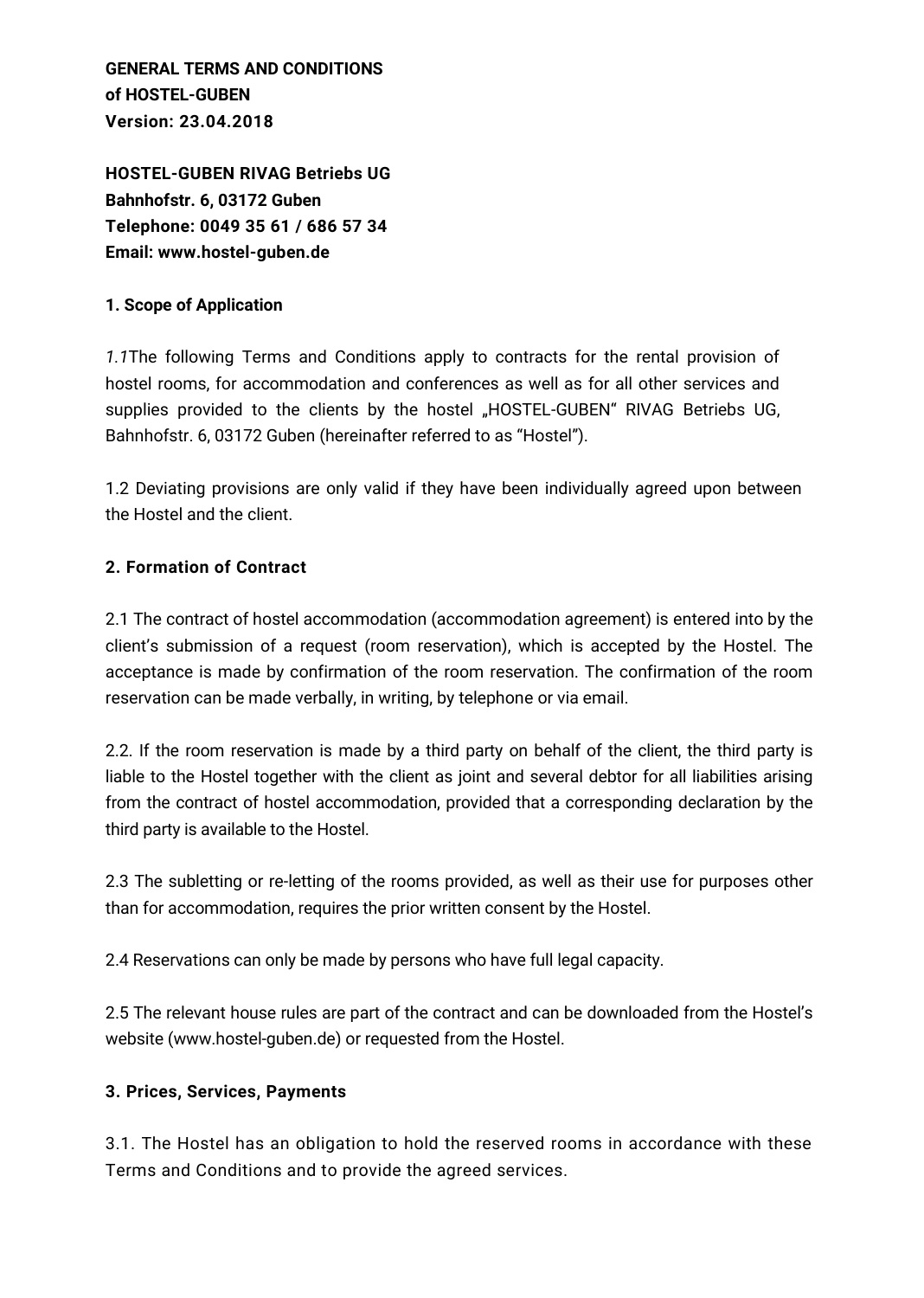3.2. Subject to good cause, the Hostel has the right to accommodate clients in another hostel or accommodation with similar facilities and services, without the option of a claim for compensation against the Hostel, if it is not possible to provide accommodation in the reserved Hostel.

3.3 The client has an obligation to pay the applicable or agreed prices for the rooms provided and for other services used or booked by him. This also applies to services and Hostel's expenses towards third parties arranged by the client.

3.4 The agreed prices include the respective statutory value-added tax.

3.5 If the period between the formation of the contract and the contract performance exceeds four months and the price calculated by the Hostel generally for such services increases, this can be taken into consideration in the contractually agreed price, with an increase of no more than 10 percent. In this case, the client has the right to withdraw.

3.6 The prices can also be changed by the Hostel when the client subsequently requests changes in the number of reserved rooms, the services provided by the Hostel or the length of stay and if the Hostel agrees to this.

3.7 At the formation of the contract, the Hostel has the right to request a reasonable advance payment or security deposit in the form of a credit card guarantee. The amount of the advance payment and its due date can be agreed upon in writing in the contract.

3.8 In justified cases, for example in case of outstanding payment by the client, the Hostel is entitled to request an advance payment or security deposit or an increase in the amount of the contractually agreed advance payment or security deposit up to the full agreed payment.

3.9 The total amount, less any advance payments, is due upon arrival in accordance with the detailed invoice, unless agreed otherwise.

3.10 The Hostel is further entitled to charge amounts accrued in the Hostel by issuing an interim invoice at any time during the client's stay and request immediate payment.

3.11 For groups of 10 or more, a deposit of 50 percent of the entire booking amount is due 6 weeks prior to arrival, unless agreed otherwise. The balance is due on the day of arrival without further payment request by the Hostel, unless agreed otherwise.

3.12 Confirmation of cost coverage is accepted by the Hostel only up to an amount of EUR 500.00 per stay and only from companies or institutions with registered offices in Germany, Austria and Switzerland. The Hostel requires a security in the form of a credit card guarantee. This does not apply to bookings by authorities and state institutions. Cost coverage applies only to accommodation costs as well as, if appropriate,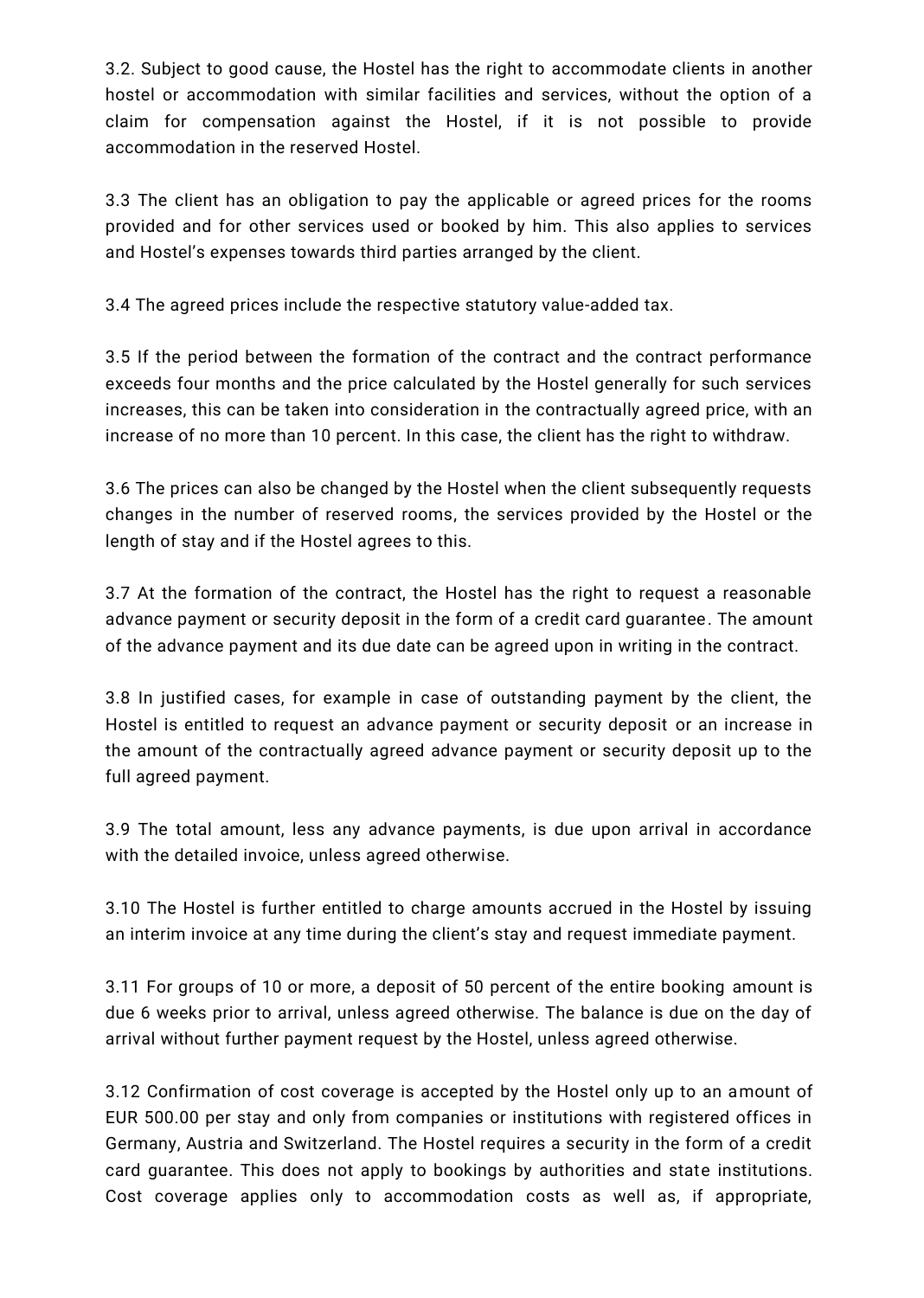breakfast and car parking. An invoice will be sent to the address listed in the form after the stay of the client. Only fully completed Hostel forms with the stamp of the company, authority or institution will be accepted. The Hostel reserves the right to decline confirmation of cost coverage in individual cases.

3.13 Invoices by the Hostel are payable without any deductions immediately after receipt. The invoice is overdue if the client does not make payment within 14 days after the due date and receipt of the invoice. This applies to a guest who is a consumer only if special reference to this effect has been made in the invoice. In case of payment default, the Hostel has the right to charge the legally applicable default interest of 5 percentage points above the base interest rate to consumers. In business transactions, the rate of interest on arrears is 8 percentage points above the base interest rate. The Hostel reserves the right to assert a claim for higher damages. For each reminder after the occurrence of default, the Hostel can charge a reminder fee of EUR 5.00.

3.14 The client can offset or reduce the claim of the Hostel or exercise a right of retention only with an undisputed or legally established claim.

### **4. Unused Services, Cancellation, Withdrawal by the Client**

4.1 The Hostel grants the client a right to withdraw at any time. The following rules apply for this purpose:

4.1.1 Individual travellers up to 10 persons:

In the case of a cancellation after 11:00 a.m. on the day prior to arrival until 11:00 a.m. on the day of arrival, the Hostel charges a withdrawal fee of 100 percent of the contractually agreed lodging price for the first night. In the case of a cancellation after 11:00 a.m. or in case of no-show on the day of arrival, the Hostel charges a withdrawal fee of 100 percent of the contractually agreed lodging price for the first night and second night.

4.1.2 Group Bookings for 10 or more Persons:

A cancellation period of 60 days for group bookings applies on the basis of shared rooms and other rooms. This also applies if the contract has been formed within this period. In case of a cancellation within this period, the client is obliged to pay cancellation fees as follows:

a. 55 to 28 days prior to the planned date of arrival, 40 percent of the agreed overall booking amount is payable.

b. 27 to 14 days prior to the planned date of arrival, 60 percent of the agreed overall booking amount is payable.

c.13 to 7 days prior to the planned date of arrival, 80 percent of the agreed overall booking amount is payable.

d. In case of cancellation less than 6 days prior to the planned date of arrival or in case of no-show, 90 percent of the agreed overall booking amount is charged.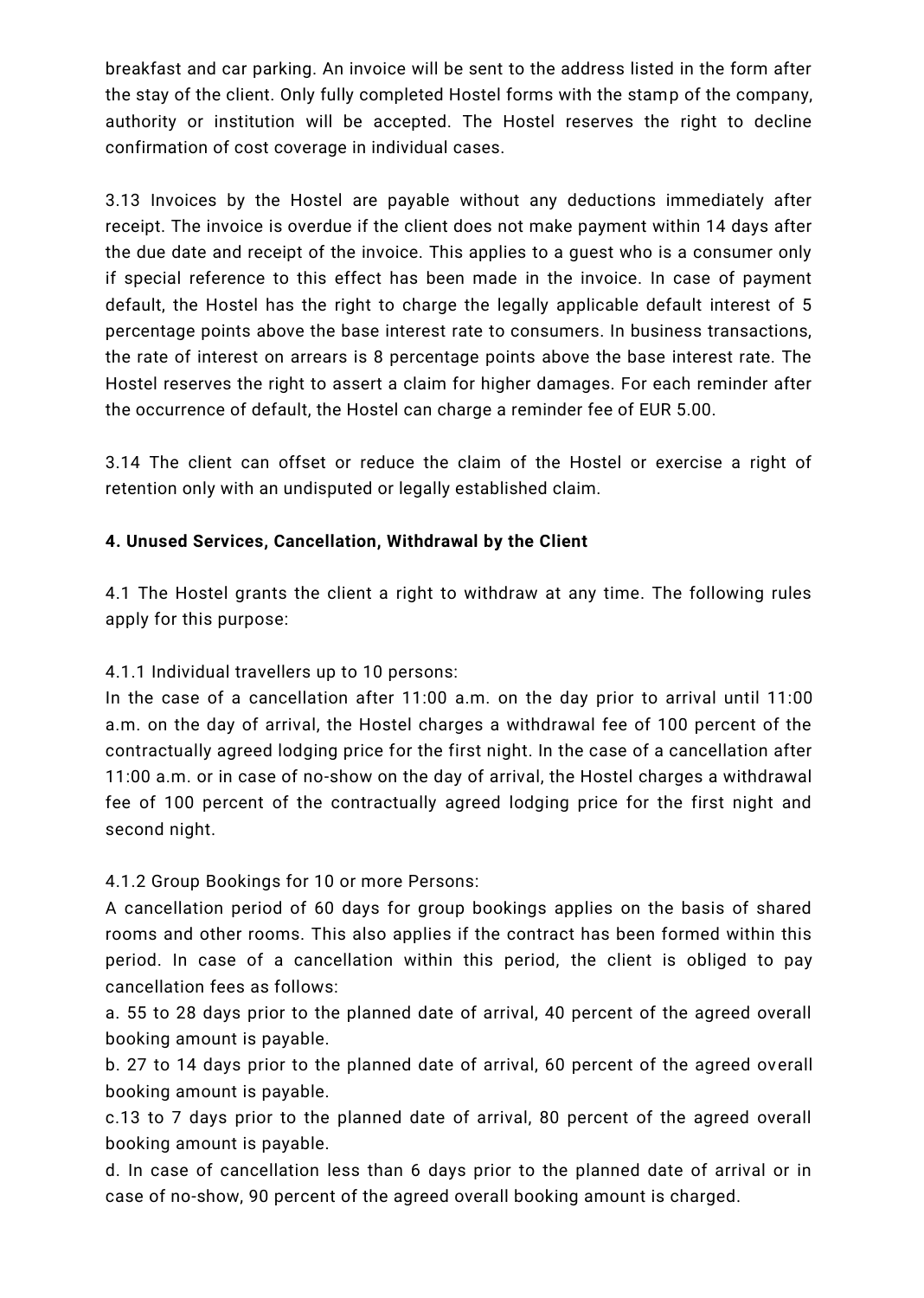e. Cancellation fees are not incurred for slight changes in the number of guests of less than 10 percent, calculated from the originally agreed overall number of guests, provided that Hostel Guben is notified of these in writing immediately after knowledge of the group reservation, however, no later than 3 days prior to arrival up to 12:00 noon.

f. Booked services for meals can be cancelled free of charge up to 8 days prior to arrival. After that, a cancellation fee of 100 percent of the agreed overall booking amount will be charged.

4.2 The client is at liberty to prove that the Hostel has not suffered any loss or that the loss incurred to the Hostel is lower than the claimed lump-sum payment for compensation.

4.3 The above-mentioned provisions on the cancellation periods and charges apply correspondingly, if separate provisions have not been agreed when the contract was formed (for example, for reservations on special dates such as public holidays, fairs etc.).

4.4. A cancellation by the client of a contract agreed with the Hostel requires the written form and written agreement of the Hostel. If this requirement is not met, the agreed price in the contract must also be paid if the client does not utilise the contractual services.

#### **5. Withdrawal by the Hostel**

5.1 If an advance payment or security deposit is not provided within a period set for this purpose as agreed or requested in accordance with Clause 3 para. 7, 8 and 11, the Hostel is entitled to withdraw from the contract.

5.2 Furthermore, the Hostel is entitled to an extraordinary withdrawal from the contract for good cause, in particular if:

a. the execution of the contract is impossible due to force majeure or other circumstances for which the Hostel is not responsible;

b. rooms are booked by giving misleading or incorrect information regarding essential facts, such as the client's personal data or the purpose of the stay;

c. the Hostel has reasonable grounds to believe that the utilisation of the hotel services can have an adverse effect on the smooth business operation, the safety or reputation of the Hostel in public, without this being attributable to the Hostel's area of control and responsibility;

c. there is a breach of Clause 2 para. 3 or 4, Clause 6 para. 4 or 8 to 10;

d. the Hostel becomes aware that the financial circumstances of the client have significantly worsened, in particular if the client fails to settle outstanding debts to the Hostel or does not provide a sufficient security deposit and therefore the Hostel's claims for payment appear to be at risk;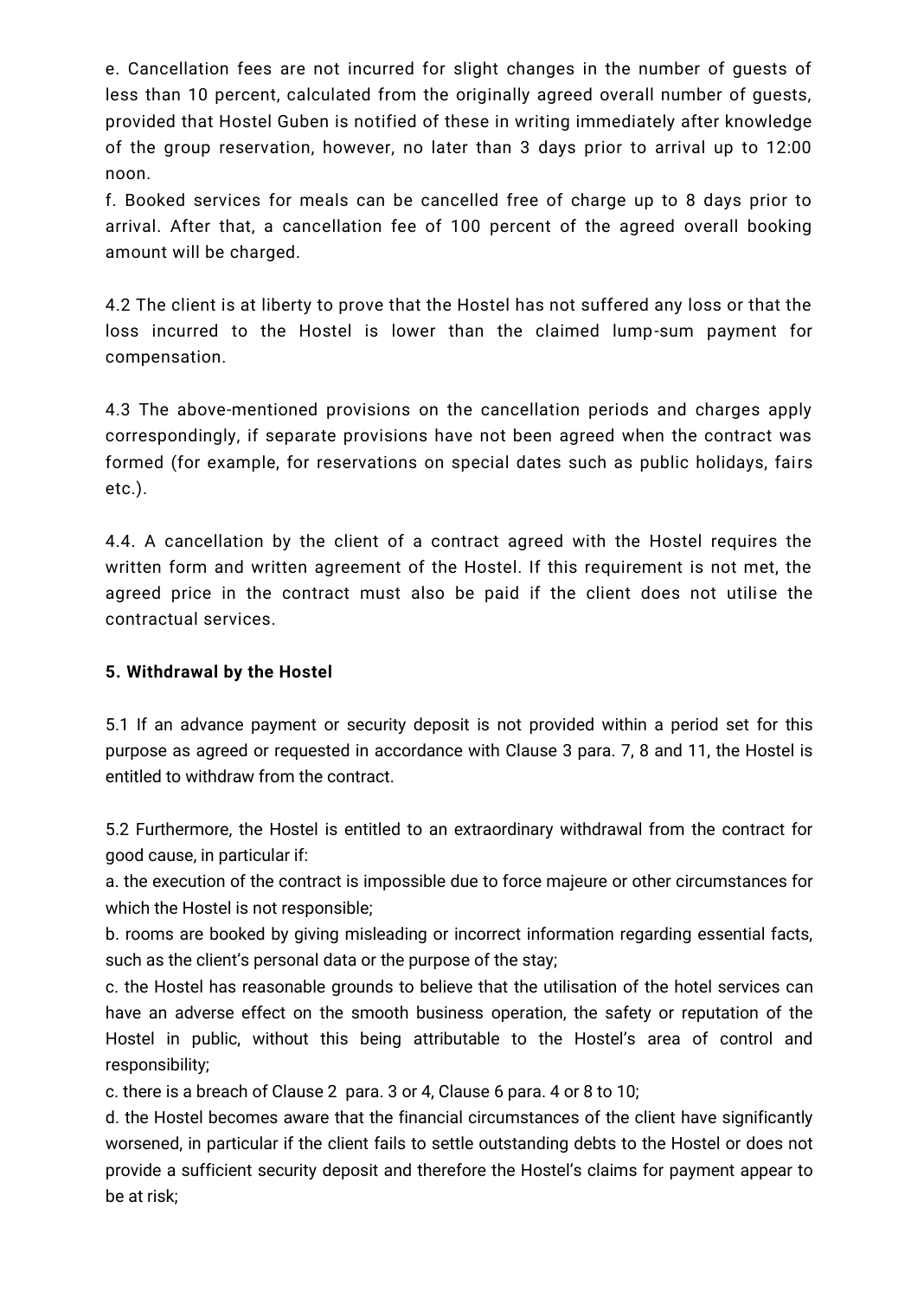e. the client has filed an application for the initiation of insolvency proceedings against his assets, has given a sworn statement in accordance with Section 807 Code of Civil Procedure, has started the procedure of settling the debt out of court or stopped his payments; f. insolvency proceedings against the client's assets are initiated, or the initiation of the same is rejected due to lack of assets or for other reasons.

5.3 The Hostel must notify the client immediately in writing of the exercise of the right of withdrawal.

5.4 In the above-mentioned cases of withdrawal, the client does not have any right to a claim for compensation.

# **6. Arrival and Departure, other Provisions on the Stay in the Hostel**

6.1 The client does not acquire an entitlement of the provision of certain rooms, unless the Hostel has confirmed in writing that certain rooms are being provided.

6.2 For group bookings for 10 or more persons who are accommodated in shared rooms, the Hostel determines how the guests are divided among the rooms.

6.3 Booked rooms are available to the client from 4:00 p.m. of the agreed date of arrival. The client has no right to earlier availability of the room.

6.4. The client must occupy the booked room by no later than 6:00 p.m. of the agreed date of arrival. If there is no guaranteed booking which has been secured with an advance payment or a security deposit, the Hostel has the right to assign booked rooms to other guests after 6:00 p.m., without the client's right to claim for compensation. In this respect, the Hostel has a right of withdrawal.

6.5. On the agreed day of departure, the rooms must be vacated by no later than 11:00 a.m. After that time, the Hostel can charge 100 percent of the full valid lodging price (list price) in addition to losses incurred as a result of this for the additional use of the room. This does not justify any contractual claims by the client. The client is at liberty to prove to the Hostel that no claim or a significantly lower claim for a user fee has arisen in favour for the Hostel.

6.6 For groups of 10 or more persons, a list of all guests, containing full names and dates of birth, must be submitted to the Hostel no later than at the time of arrival.

6.7. Should the total number of guests exceed the contractually agreed number of persons, the additional guests are not entitled to receive accommodation.

6.8 Persons under the age of 18 are not permitted to stay in the dormitory overnight. Minors may stay overnight in private rooms only if accompanied by at least one adult or with a declaration of consent of a parent or legal guardian including one copy of the identity card of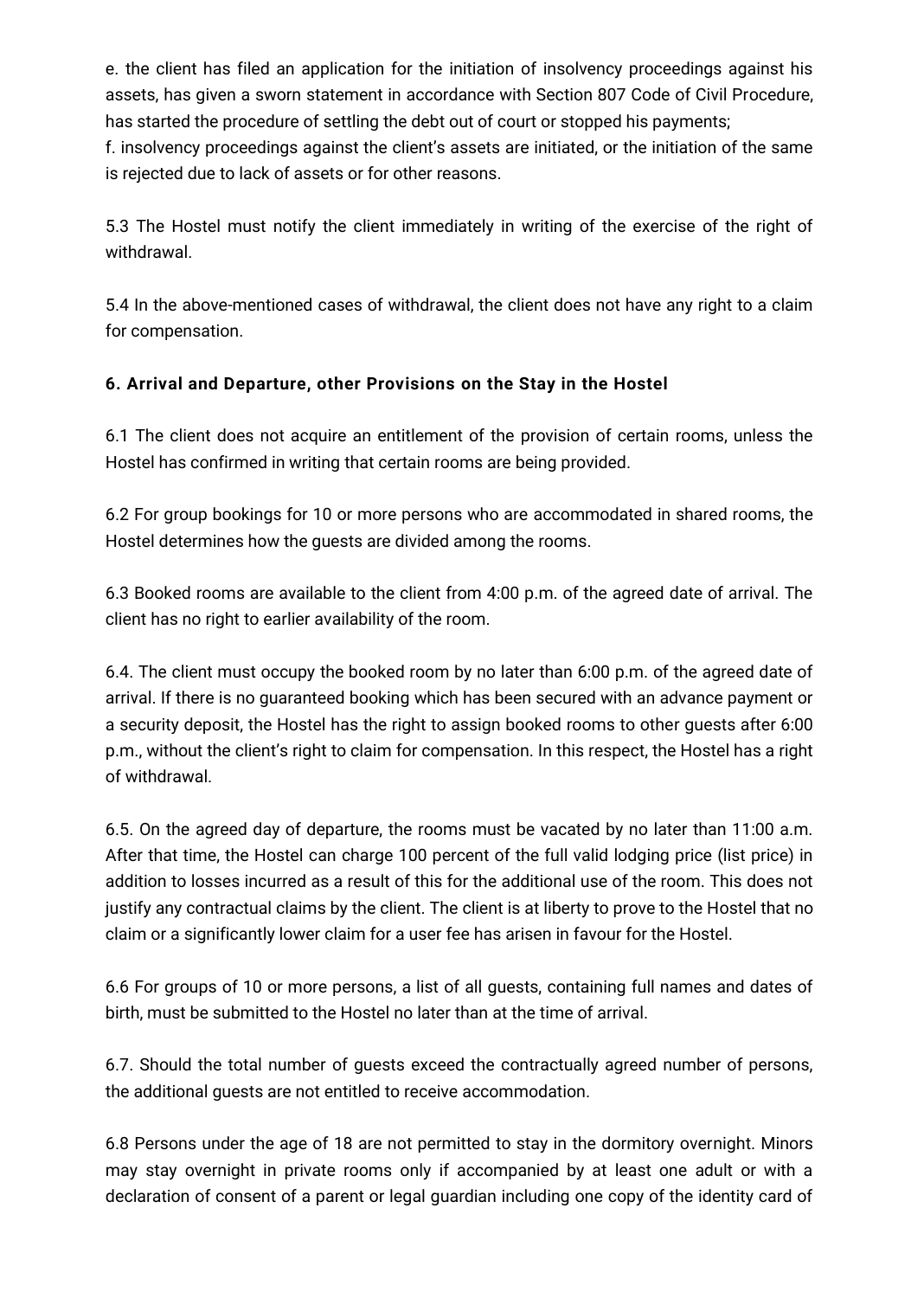the respective person. This provision does not apply to groups accompanied by an adult authorised by the parents or legal guardians.

6.9 Overnight stays in the dormitory are limited to a maximum of 14 nights within one month.

6.10 It is not permitted to bring pets. Large medical devices are only permitted in private rooms.

6.11 For bookings of accommodation with breakfast, the breakfast is served following the overnight stay. For bookings with half or full board, the first meal to be served shall be the evening meal, unless agreed otherwise. The mealtimes are determined no later than at the arrival of the group.

## **7. Liability / Limitation Period**

7.1 The client is liable for inventory losses caused culpably or negligently. If the culpable individual of a group cannot be determined, the entire group is jointly and severally liable. The Hostel reserves the right to request a security of EUR 10.00 per person, but no higher than EUR 500.00 per group at the time of arrival, which shall be returned at departure, provided that the Hostel has not incurred any losses caused by the group. Damages exceeding the security amount must be settled on the spot.

7.2 Should any faults or shortcomings occur in relation to the services provided by the Hostel, the latter will endeavour to seek a remedy upon a prompt complaint by the client. If the client culpably fails to notify the Hostel of a defect, there shall not be any claim for reduction of the contractually agreed charges.

7.3 The Hostel is liable for all losses to objects brought by the client as well as for injury to life, body and health, in accordance with the legal provisions.

7.4 The Hostel accepts liability for other losses caused by slight negligence only if such losses are due to the breach of an essential contractual obligation or a major obligation in a manner jeopardising the purpose of the contract. In such cases, the liability is limited to contractually typical foreseeable damage.

7.5 The above-mentioned liability limitations apply to all compensation claims irrespective of their legal basis, including claims arising out of unlawful acts. The above-mentioned liability limitations apply also in cases of possible compensation claims of a client against employees or vicarious agents of the Hostel. They do not apply in the cases of liability for a defect after assuming a guarantee for the condition of an item or work, for maliciously concealed defects or personal injury.

7.6 Insofar as a parking space is provided to the client on the Hostel car park, also for a fee, this does not constitute a contract of safe custody. There is no monitoring obligation on the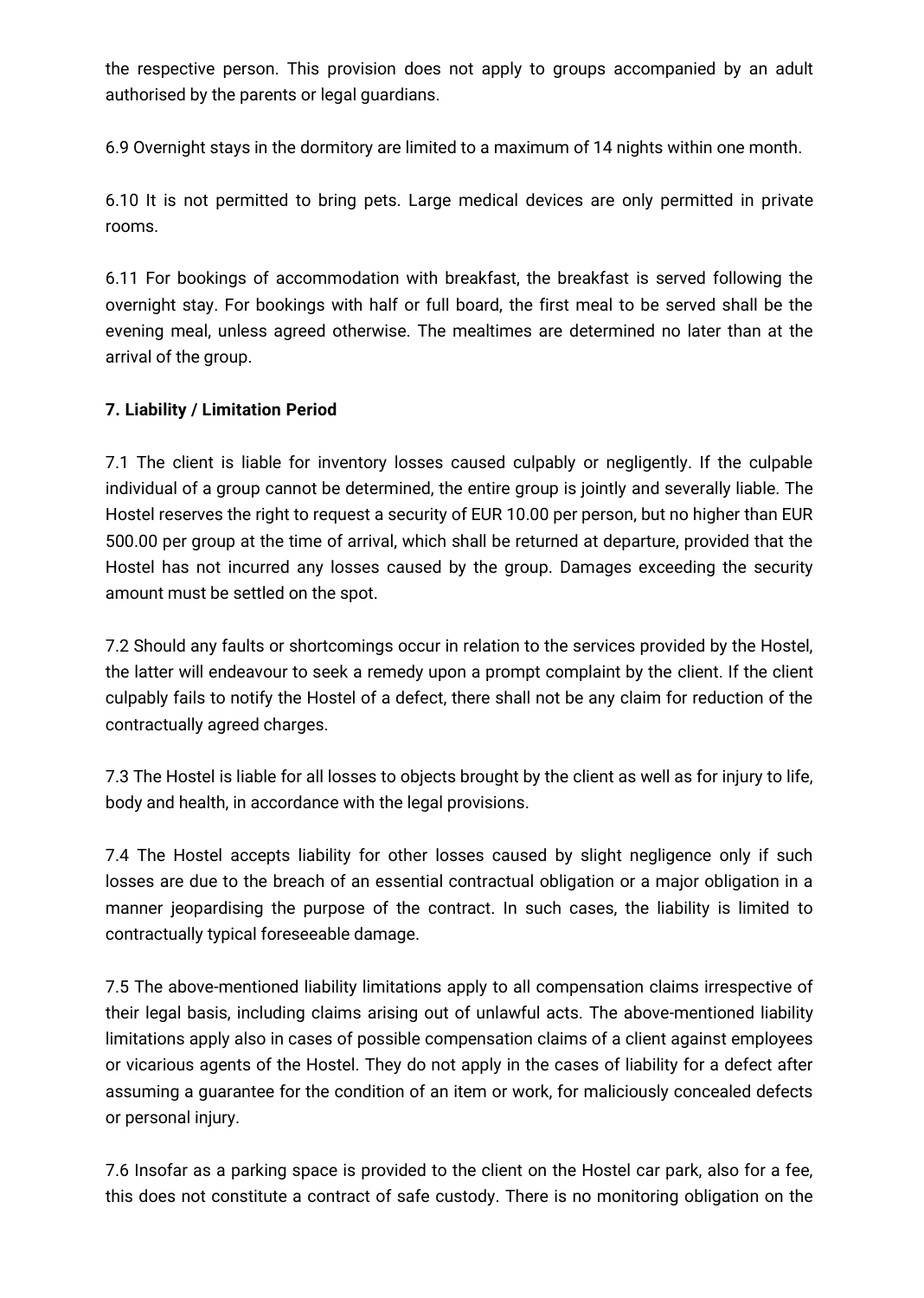part of the Hostel. If any vehicles and the contents of vehicles parked or manoeuvred on the Hostel's property are lost or damaged, the Hostel does not assume any liability, insofar as the Hostel, its legal representatives or its vicarious agents are not responsible for intent or gross negligence. In this case, the damage must be asserted against the Hostel no later than upon leaving the grounds of the Hostel.

7.7. The Hostel does not take wake-up requests. Claims for damages, except for gross negligence or intent, are excluded.

7.8. Messages, post and packages delivered for guests are handled with care. The Hostel shall ensure delivery, storage and, if desired, for a fee, forwarding of the same as well as of lost property, upon request. The delivery address of the Hostel can differ from the address of the Hostel or company. Claims for damages, except for gross negligence or intent, are excluded. The Hostel has a right to hand over the above-mentioned objects to the local lost property office after a storage period of no longer than one month and charge a reasonable fee.

7.9 Compensation claims by clients become time-barred no later than two years from the point in time when the client becomes aware of the damage or, regardless of such knowledge, no later than three years after the damaging event. This does not apply to liability for damages arising from injury to life, body or health as well as for other damages that are based on an intentional and grossly negligent breach of duty by the Hostel, a legal representative or vicarious agent of the Hostel.

7.10 Exclusion of liability: Exercising and jumping as well as improper use/handling of the bunk beds is strictly forbidden. Liability is not accepted for damages caused by falling from the bunk bed. Damages due to improper use of the bunk beds shall be borne by the guest.

## **8. Final Provisions**

8.1 Amendments of or supplements to this contract, the acceptance of requests or of these Terms and Conditions must be made in writing. Unilateral amendments or supplements by the client are ineffective.

8.2 Place of performance and payment is the domicile of the Hostel.

8.3 Exclusive place of jurisdiction – also for disputes regarding cheques and bills of exchange – in commercial dealings is the registered office of the Hostel. If a contractual partner does not have a place of general jurisdiction in Germany, the place of jurisdiction of the Hostel's registered office under company law shall apply. The Hostel does, however, have the right to bring claims and institute legal proceedings also at the place of general jurisdiction of the client.

8.4 The law of the Federal Republic of Germany shall apply.